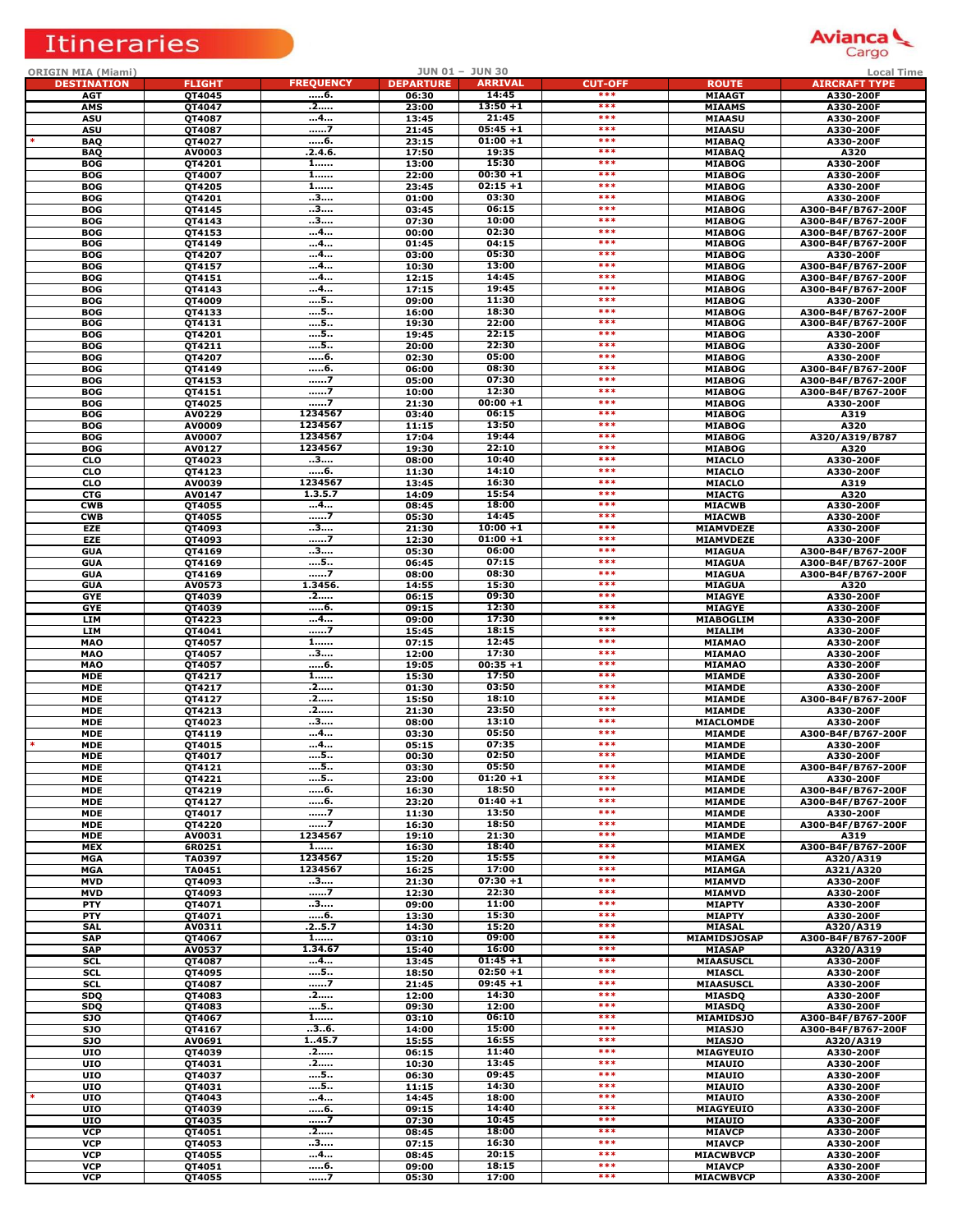# **Itineraries**



### **ORIGIN AMS (Amsterdam)**

| <b>TON</b><br>$\mathcal{M}^{\bullet}$ times $\mathcal{M}^{\bullet}$<br>,, | <b>FLIGHT</b> | ENCY | चार.<br>DF | <b>ARRIVA</b><br>IVAL | OFF<br>CUT- | <b>ROUTE</b>  | <b>TYPF</b><br><b>ATRCE</b> |
|---------------------------------------------------------------------------|---------------|------|------------|-----------------------|-------------|---------------|-----------------------------|
| MI/                                                                       | OT4046        | .    | 15:50      | 20:20                 | 05:50       | <b>AMSMIA</b> | A330-200F                   |

**ORIGIN MAD (Madrid)**

| <b>DESTINATION</b> | <b>FLIGHT</b> | <b>FREOUENCY</b> | <b>DEPARTURE</b> | <b>ARRIVAL</b> | <b>CUT-OFF</b> | <b>ROUTE</b>  | <b>AIRCRAFT TYPE</b> |
|--------------------|---------------|------------------|------------------|----------------|----------------|---------------|----------------------|
| <b>BOG</b>         | AV0011        | 1234567          | 01:50            | 04:50          | 17:50 -1       | <b>MADBOG</b> | <b>B787</b>          |
| <b>BOG</b>         | AV0027        | 1234567          | 10:00            | 13:00          | 02:00          | <b>MADBOG</b> | <b>B787</b>          |
| <b>BOG</b>         | AV0047        | 1234567          | 15:20            | 18:15          | 07:20          | <b>MADBOG</b> | <b>B787</b>          |
| <b>CLO</b>         | AV0015        | 1.3.5.7          | 13:30            | 17:15          | 05:30          | <b>MADCLO</b> | <b>B787</b>          |
| <b>MDE</b>         | AV0017        | .2.4.6.          | 13:30            | 16:50          | 05:30          | <b>MADMDE</b> | <b>B787</b>          |

#### **ORIGIN DFW (Dallas)**

| <b>ATTOM</b><br><b>DESTINA</b><br>אנ | <b>FLIGHT</b> | <b>INTO</b><br><b>FREOUENCY</b> | <b>TURE</b> | <b>ARRIVAL</b> | <b>CUT-OFF</b> | <b>ROUTE</b>  | <b>RAFT TYPE</b> |
|--------------------------------------|---------------|---------------------------------|-------------|----------------|----------------|---------------|------------------|
| SAL                                  | <b>AV0441</b> | 1234567                         | 17:20       | 19:45          | 12:00          | <b>DFWSAL</b> | A320/A319        |

## **ORIGIN IAD (Washignton)**

| <b>DESTINATION</b> | <b>FLIGHT</b> | <b>FREOUENCY</b> | <b>DEPARTURE</b> | <b>ARRIVAL</b> | <b>CUT-OFF</b> | <b>ROUTE</b>  | <b>AIRCRAFT TYPE</b> |
|--------------------|---------------|------------------|------------------|----------------|----------------|---------------|----------------------|
| <b>BOG</b>         | AV0247        | 1234567          | 15:40            | 20:10          | 09:00          | <b>IADBOG</b> | A320/A319            |
| GUA                | AV0403        | 12.4.6.          | 03:50            | 06:00          | $18:30 - 1$    | <b>IADBOG</b> | A320/A319            |
| SAL                | AV0591        | 1234567          | 04:50            | 07:00          | $18:30 - 1$    | <b>IADSAL</b> | A320/A319            |
| <b>SAL</b>         | AV0583        | 1234567          | 18:05            | 20:30          | 12:00          | <b>IADSAL</b> | A320/A319            |

### **ORIGIN IAH (Houston)**

| <b>DESTINATION</b><br>DESTIN | FLIGHT        | <b>JEMPY</b><br><b>FREOUENCY</b> | u ID B | <b>ARRIVAL</b> | <b>CUT-OFF</b> | <b>ROUTE</b>  | <b>RAFT TYPE</b><br><b>AIRCR</b> |
|------------------------------|---------------|----------------------------------|--------|----------------|----------------|---------------|----------------------------------|
| <b>SAL</b>                   | <b>AV0367</b> | 1234567                          | 16:50  | 18:45          | 10:30          | <b>IAHSAL</b> | A320/A319                        |

| <b>ORIGIN JFK (New York)</b> |               |                  |                  |                |                |               |                      |  |  |  |  |
|------------------------------|---------------|------------------|------------------|----------------|----------------|---------------|----------------------|--|--|--|--|
| <b>DESTINATION</b>           | <b>FLIGHT</b> | <b>FREQUENCY</b> | <b>DEPARTURE</b> | <b>ARRIVAL</b> | <b>CUT-OFF</b> | <b>ROUTE</b>  | <b>AIRCRAFT TYPE</b> |  |  |  |  |
| <b>BOG</b>                   | AV0245        | 1234567          | 00:25            | 05:10          | $18:00 - 1$    | <b>JFKBOG</b> | A320/A319            |  |  |  |  |
| <b>BOG</b>                   | AV0021        | 1234567          | 07:15            | 12:05          | $18:00 - 1$    | <b>JFKBOG</b> | A320/A319            |  |  |  |  |
| <b>BOG</b>                   | AV0211        | 1234567          | 15:35            | 20:30          | 09:00          | <b>JFKBOG</b> | A320/A319            |  |  |  |  |
| <b>CLO</b>                   | AV0063        | 1267             | 01:35            | 06:40          | $18:00 - 1$    | <b>JFKCLO</b> | A319                 |  |  |  |  |
| <b>CTG</b>                   | AV0065        | 12.4.6.          | 04:40            | 08:50          | $18:00 - 1$    | <b>JFKCTG</b> | A320                 |  |  |  |  |
| <b>GUA</b>                   | AV0579        | 3.5.7            | 03:05            | 06:00          | $18:00 - 1$    | <b>JFKGUA</b> | A319                 |  |  |  |  |
| <b>GYE</b>                   | AV7393        | 12.4567          | 01:05            | 07:05          | $18:00 - 1$    | <b>JFKGYE</b> | A319                 |  |  |  |  |
| <b>MDE</b>                   | AV0043        | 1267             | 06:35            | 11:10          | $18:00 - 1$    | <b>JFKMDE</b> | A319                 |  |  |  |  |
| <b>SAL</b>                   | AV0571        | 1234567          | 03:40            | 06:30          | $18:00 - 1$    | <b>JFKSAL</b> | A320                 |  |  |  |  |
| <b>SAL</b>                   | AV0567        | 1234567          | 04:10            | 07:00          | $18:00 - 1$    | <b>JFKSAL</b> | A320/A319            |  |  |  |  |
| SJO.                         | AV0661        | 1267             | 02:10            | 05:30          | $18:00 - 1$    | <b>JFKSJO</b> | A320/A319            |  |  |  |  |

#### **ORIGIN MCO (Orlando)**

| <b>DESTINATION</b> | <b>FLIGHT</b> | <b>FREOUENCY</b> | <b>DEPARTURE</b> | <b>ARRIVAL</b> | <b>CUT-OFF</b> | <b>ROUTE</b>  | <b>AIRCRAFT TYPE</b> |
|--------------------|---------------|------------------|------------------|----------------|----------------|---------------|----------------------|
| <b>BOG</b>         | AV0029        | 1234567          | 14:45            | 17:45          | 08:00          | <b>MCOBOG</b> | A320                 |
| <b>CLO</b>         | AV0215        | 1.3.5.7          | 18:20            | 21:15          | 13:00          | <b>MCOCLO</b> | A320                 |
| <b>MDE</b>         | AV0203        | .2.4.6.          | 19:20            | 22:00          | 13:00          | <b>MCOMDE</b> | A320                 |

#### **ORIGIN YYZ (Toronto)**

| <b>DESTINATION</b> | <b>FLIGHT</b> | <b>EQUENCY</b><br>FRE | <b>DEPARTURE</b> | <b>ARRIVAL</b> | <b>CUT-OFF</b> | <b>ROUTE</b>  | <b>ARAFT TYPE</b><br>AIRCP |
|--------------------|---------------|-----------------------|------------------|----------------|----------------|---------------|----------------------------|
| <b>BOG</b>         | AV0205        | 1234567               | 23:50            | $05:00 + 1$    | 17:00          | <b>YYZBOG</b> | A319                       |
| <b>SAL</b>         | AV0627        | 1234567               | 17:15            | 20:15          | 10:30          | <b>YYZSAL</b> | A320/A319                  |

#### **CONNECTIONS THRU SAL (El Salvador)**

| <b>DESTINATION</b> | <b>FLIGHT</b> | <b>FREQUENCY</b> | <b>DEPARTURE</b> | <b>ARRIVAL</b> | <b>ROUTE</b>  | <b>AIRCRAFT TYPE</b> |
|--------------------|---------------|------------------|------------------|----------------|---------------|----------------------|
| BOG                | AV0383        | .2.4.6.          | 08:45            | 12:45          | <b>SALBOG</b> | A320/A319            |
| BOG                | AV0365        | 1234567          | 21:55            | $01:55+1$      | <b>SALBOG</b> | A321/A320            |
| <b>GUA</b>         | <b>AV0572</b> | 123456.          | 07:20            | 08:05          | <b>SALGUA</b> | A320                 |
| <b>GUA</b>         | <b>AV0578</b> | 1234567          | 18:25            | 19:10          | <b>SALGUA</b> | A320/A319            |
| <b>GYE</b>         | AV0593        | .267             | 21:30            | $01:30 + 1$    | <b>SALGYE</b> | A320                 |
| <b>MEX</b>         | AV0430        | 1234567          | 08:45            | 11:55          | <b>SALMEX</b> | A320/A319            |
| MGA                | TA0396        | 1234567          | 07:30            | 08:25          | <b>SALMGA</b> | A320/A319            |
| <b>MGA</b>         | <b>TA0450</b> | 1234567          | 08:30            | 09:25          | <b>SALMGA</b> | A321/A320            |
| MGA                | TA0315        | 1234567          | 21:30            | 22:25          | <b>SALMGA</b> | A321/A320/A319       |
| <b>PTY</b>         | AV0317        | 3.5.7            | 21:35            | $00:30 + 1$    | <b>SALPTY</b> | A320/A319            |
| <b>SAP</b>         | <b>AV0536</b> | 1.34.67          | 08:10            | 09:00          | <b>SALSAP</b> | A320/A319            |
| <b>SAP</b>         | <b>AV0574</b> | 12.4.6.          | 21:35            | 22:25          | <b>SALSAP</b> | A320/A319            |
| SJ0                | AV0639        | 1234567          | 08:10            | 09:25          | <b>SALSJO</b> | A320/A319            |
| <b>SJO</b>         | AV0627        | 1234567          | 21:45            | 23:00          | <b>SALSJO</b> | A319                 |
| <b>UIO</b>         | AV0457        | 1.3.5.7          | 21:30            | $01:25+1$      | <b>SALUIO</b> | A320/A319            |

### **CONNECTIONS THRU SJO (Costa Rica)**

| <b>DESTINATION</b> | <b>FLIGHT</b> | <b>FREQUENCY</b> | <b>DEPARTURE</b> | <b>ARRIVAL</b> | <b>ROUTE</b>  | <b>AIRCRAFT TYPE</b> |
|--------------------|---------------|------------------|------------------|----------------|---------------|----------------------|
| <b>BOG</b>         | AV0193        | 1234567          | 10:05            | 13:10          | <b>SJOBOG</b> | A320/A319            |
| <b>BOG</b>         | AV0195        | 1234567          | 16:55            | 20:00          | <b>SJOBOG</b> | A320/A319            |
| <b>CTG</b>         | AV0649        | .23.5.7          | 10:15            | 13:05          | <b>SJOCTG</b> | A320/A319            |
| <b>GUA</b>         | AV0640        | 1234567          | 06:40            | 08:10          | <b>SJOGUA</b> | A319                 |
| <b>GUA</b>         | AV0642        | 1234567          | 17:45            | 19:15          | <b>SJOGUA</b> | A319                 |
| <b>LIM</b>         | AV0625        | 1234567          | 06:55            | 11:30          | <b>SJOLIM</b> | A319                 |
| <b>MEX</b>         | AV0632        | 1234567          | 12:20            | 16:15          | <b>SJOMEX</b> | A320/A319            |
| <b>SAL</b>         | AV0626        | 1234567          | 05:25            | 06:45          | <b>SJOSAL</b> | A319                 |
| <b>SAL</b>         | AV0638        | 1234567          | 16:40            | 17:55          | <b>SJOSAL</b> | A320/A319            |
| <b>UIO</b>         | AV0647        | 1.36.            | 10:25            | 13:40          | <b>SJOUIO</b> | A319                 |